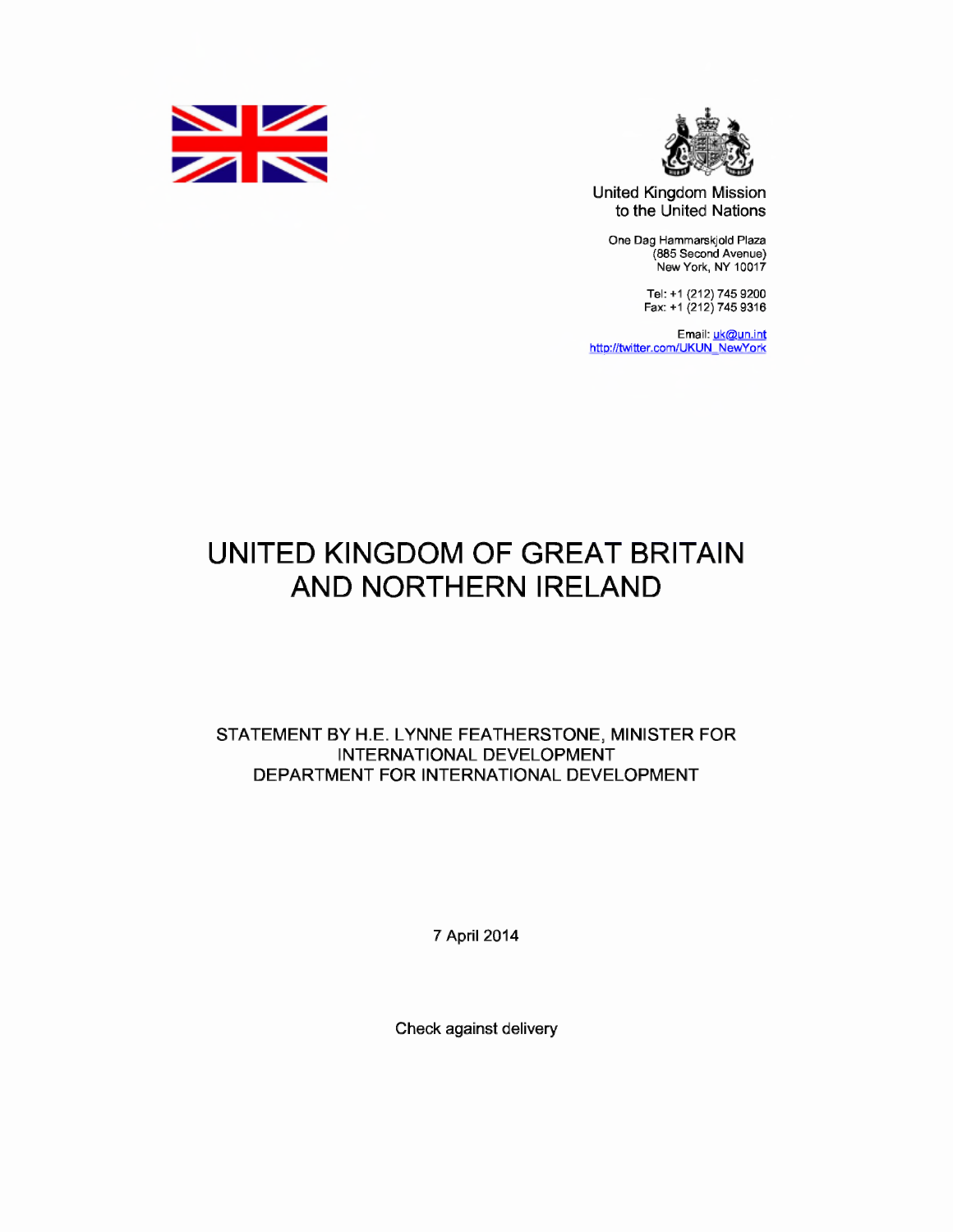Thank you, Chair.

Excellences, distinguished delegates, ladies and gentlemen.

I am delighted to be here with you all to celebrate the twentieth anniversary of this agreement.

The ICPD programme of action was vital in embodying international consensus that population is about people, not numbers.

And in doing so it recognised that the only way to achieve sustainable development is through upholding, and respecting, the human rights of individuals.

As we have heard, twenty years on, we have made remarkable progress: fewer women now die giving birth, gender parity in primary education has improved, and extreme poverty has decreased.

However, we cannot afford to be complacent.

The ICPD recognised that sustainable development cannot be achieved if half of the global population is left behind, and this review shows we are still some way from achieving gender equality.

Investing in the health of women and girls is at the foundation of their empowerment.

That is why the UK supports Cairo's vision of a world where all women have choice over the size and timing of their families, where no woman dies giving birth, where all newborns survive and thrive, and where there are zero new HIV infections.

Our international work focuses on enabling women to have voice, choice and control.

There is still too much resistance to the simple notion that women and girls have the right to decide what happens to their own bodies.

We need to break this assumption that others somehow have the right to decide on the bodily integrity of individuals.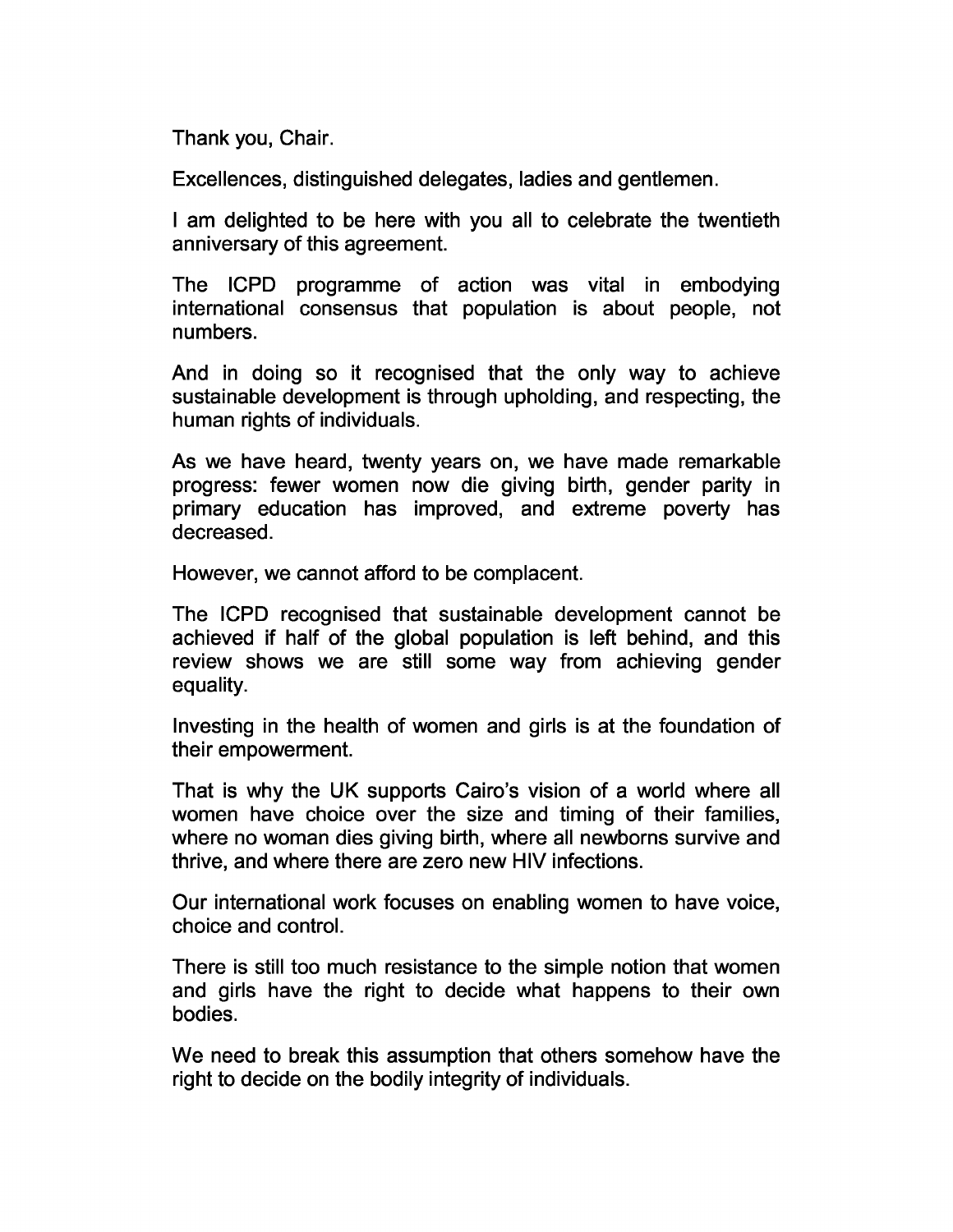Just as we do not expect decisions to be made on our behalf inother aspects of our lives, neither should this be the case when it comes to the health of women and young people.

We are committed to working with all partners to enhance sexual and reproductive health and rights, and this means for all.

Individuals should be able to access information, services and supplies on the basis of need, regardless of their age, marital status, sexual orientation, gender identity and other characteristics.

Intolerance breeds intolerance, and just as gender should not be a basis for discrimination, neither should sexual orientation.

This review presents the shocking evidence of the scores of women still dying from complications arising from unsafe abortion and we have to address this problem.

This is a question of preventing women and girls from injury and death when they resort to unsafe abortion, rather than entering into a debate on the rights and wrongs of abortion.

We are committed to eliminating practices such as child, early and forced marriage and weare supporting the Africa-led movement to end Female Genital Mutilation.

These are practices which harm women and girls and prevent them from fulfilling their potential.

As we celebrate the twentieth anniversary of Cairo, the UK remains determined to uphold the values agreed to by the international community in 1994, while recognising the world has changed significantlyover the past twenty years.

Subsequent reviews, including during this important year, allow us to reflect and respond to the changing international context.

This review enables us to consider where we have been less successful in implementation, as well as identifying those areas which may not have been sufficiently addressed in 1994 – including the importance of sexual and reproductive health and rights and addressing intolerant attitudes – which continue to inhibit sustainable development.

The twentieth anniversary of ICPD provides us with a unique opportunity to change the lives of populations the world over.